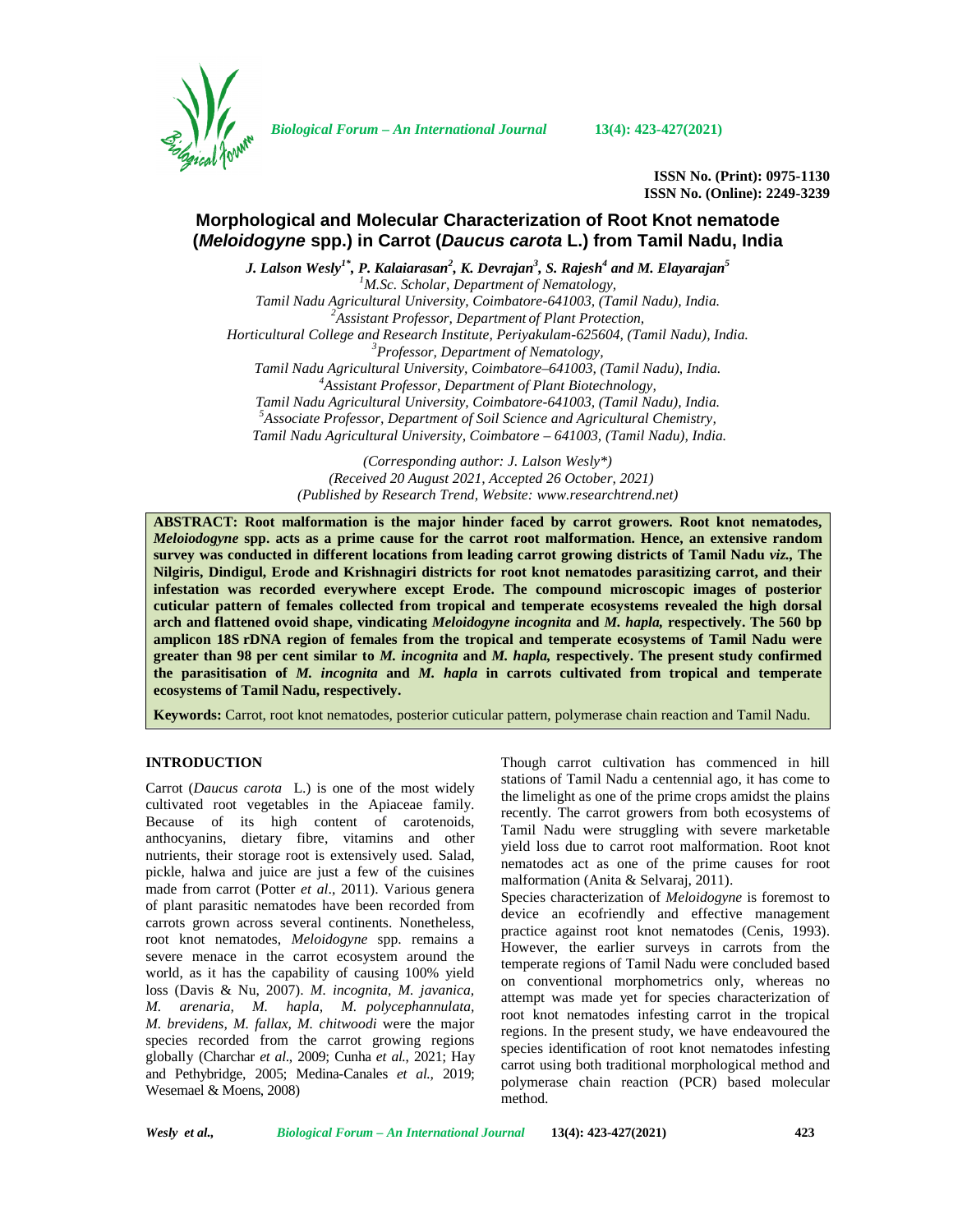# **MATERIALS AND METHODS**

#### *A. Study area*

The survey was conducted in different locations from major carrot growing districts of Tamil Nadu *viz.,* The Nilgiris, Dindigul, Erode and Krishnagiri districts for root knot nematodes infesting carrot prior to harvest in 2020 (Fig. 1). Soil and root samples were collected from the infested fields with GPS details (Barker & Campbell, 1981).



**Fig. 1.** Distribution of *Meloidogyne* spp. in carrot from tropical and temperate regions of Tamil Nadu.

*B. Morphological characterization of root knot nematodes*

The adult root knot nematode female **(**Fig. 2) was extracted from the roots using the Acid Fuchsin – Lactophenol method (Bridge & Page, 1982). The posterior cuticular pattern was trimmed from the adult female and mounted on Anhydrous Glycerine for identification (Eisenback *et al.,* 1980).



**Fig. 2.** Root knot nematode - Adult female.



**Fig. 3.** Carrot root malformation due to root knot nematode.

*C. Molecular characterization of root knot nematodes* A sterilized gravid root knot nematode female was crushed and transferred to a microfuge tube containing worm lysis buffer  $(0.2 M NaCl + 0.2 M Tris base + 1.5)$  $\mu$ l beta Mercaptoethanol + 1  $\mu$ l Proteinase K). The microfuge tube with the solution was mini spun and dry bathed at 60°C for 3 hrs followed by 99°C for 10 mins in the thermal gradient cycler. The DNA was stored at – 20°C until use (Holterman *et al*., 2006).

Polymerase Chain Reaction (PCR) was carried out in the thermal gradient cycler (Bio Rad T 100) with microfuge tube having 10 µl volume (5µl 2X master mix, 1 µl each forward and reverse primers, 1 µl double sterile distilled water, and 2 µl DNA template). The cosmo oligos used in our characterization of 18s rDNA was designed based on the primer sequence from Joyce *et al*. (1994), and the sequences were TW 81- F (5' GTTTCCGTAGGTGAACTGC 3') and AB 28 – R – (3' ATATGCTTAAGTTCAGCGGGT 5'). The thermal cycler programming conditions for PCR were as follows: Initial denaturation at 95°C for 5 mins, followed by 40 cycles of denaturation at 95°C for 45 secs, annealing at 56°C for 45 secs, extension at 72°C for 90 secs and termination with a final extension at 72°C for 10 mins. The PCR amplicons after one per cent Agarose gel electrophoresis at 60 volts for 60 mins were documented in a Gelstan 4X advanced gel documentation system with Mediccare software.

The PCR products were purified based on the manufacturer's protocol (NucleoSpin<sup>@</sup> Gel and PCR Cleanup) and sequenced at Eurofins Genomics India Pvt Ltd, Bengaluru. The DNA sequences were locally aligned with previously reported sequences of root knot nematode species in the NCBI using the BLAST tool (Altschul *et al*., 1990). The resulting sequence from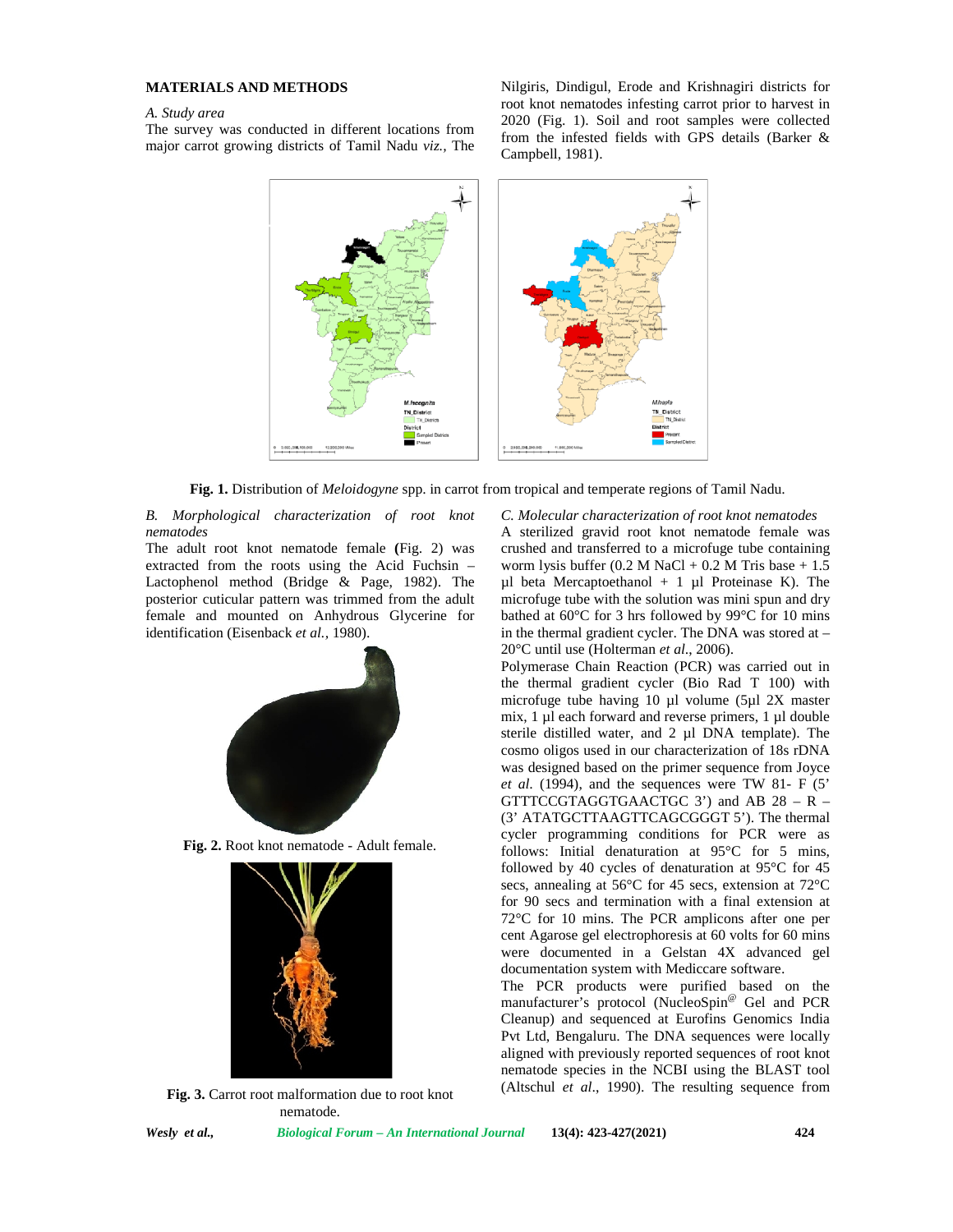CAP3 was used as a combined sequence for submission into NCBI (Huang & Madan, 1999).

### *D. Phylogenetic analysis*

A phylogenetic tree was constructed using MEGA X (Kumar *et al*., 2018) for the 18S rDNA sequences obtained in our study, and the phylogeny was evaluated using neighbour joining (NJ) method by 1,000 bootstrap replications with a minimum cut off value of 70 per cent.

#### **RESULTS AND DISCUSSION**

#### *A. Distribution of Meloidogyne spp. in carrot growing regions of Tamil Nadu*

The present field survey conducted in 36 different locations from four leading carrot-producing districts of Tamil Nadu indicated the presence of root knot nematodes in eight locations except Erode. The infested carrot roots exhibited various forms of malformation *viz.*, forking, galling and bearding (Fig. 3). The root knot nematodes disrupt the growing root tip of carrot roots to become forked, distorted, ramified, galled and stunted (Ralmi *et al*., 2016; Seo *et al*., 2015).

## *B. Morphological characterization of Meloiodgyne spp. in carrot growing regions of Tamil Nadu*

The posterior cuticular pattern of the adult female from the carrot grown in tropical regions has a high dorsal arch with coarse, closely placed zig zag striae and a distinct whorl in the tail terminus, whereas the perineal pattern of females from the carrot grown in temperate regions was flattened ovoid or roughly circular with very fine striae and subcuticular punctations between the anus and tail terminus. The punctations were not spotted in the former, while distinct whorl was not observed in the latter. The lateral ridges were absent in both species (Fig. 4). The posterior cuticular patterns of females collected from the tropical and temperate ecosystem of Tamil Nadu were very similar to *M. incognita* and *M. hapla,* respectively as mentioned by Eisenback *et al.* (1980). Identification of *Meloidogyne* spp. through visual aspect and shape of whole perineal pattern and arches, striations, punctuations, lateral lines and phasmids in the posterior cuticle of the matured adult female are widely followed conventional taxonomic method from Chitwood (1949) to till date. Diagnosis of *Meloidogyne* spp. through analysis of perineal pattern is an economic one as it is less expensive and easier (Seesao *et al*., 2017).



(HD – High dorsal arch, OS – Ovoid and flattened in shape) **Fig. 4.** Posterior cuticular pattern of adult females (a) *M. incognita* (b) *M. hapla***.**

*C. Molecular characterization of Meloiodgyne spp. in carrot growing regions of Tamil Nadu*

The 560 bp amplicon of 18S rDNA region of the adult females from tropical regions (Accession Number: MZ965096) and temperate regions (Accession number: MZ964891) of Tamil Nadu were greater than 98 per cent similar to sequences of *M. incognita* and *M. hapla* available in the NCBI GenBank (Fig. 5). The size of amplicon of female's 18s rDNA was alike to Arun *et al.,* (2019) as 560 bp. Morphological characterization of root knot nematode species is time consuming and highly skilled technicians oriented (Blok *et al*., 2002). Classical morphological taxonomy of *Meloidogyne* spp. mainly depends on the posterior cuticular patterns of an adult female. Posterior cuticular patterns of many common tropical species like *M. incognita* resemble emerging tropical species like *M. enterolobii* and perineal of *M. hapla* has a close resemblance to *M. exigua* in their appearance leading to confusion (Conceição *et al*., 2012). Molecular confirmation of *Meloidogyne* spp. based on rDNA sequences brings forth the precise identification of species. The variety and stability in the multicopy base of the rDNA is a

vantage for the discrimination of the major root knot nematode species (Skantar *et al*., 2008).



 $(L - 100$  bp ladder,  $L_1 - M$ . *incognita*,  $L_2 - M$ . *hapla*) **Fig. 5.** PCR products of 18s rDNA of *Meloidogyne* spp. resolved in 1% agarose gel.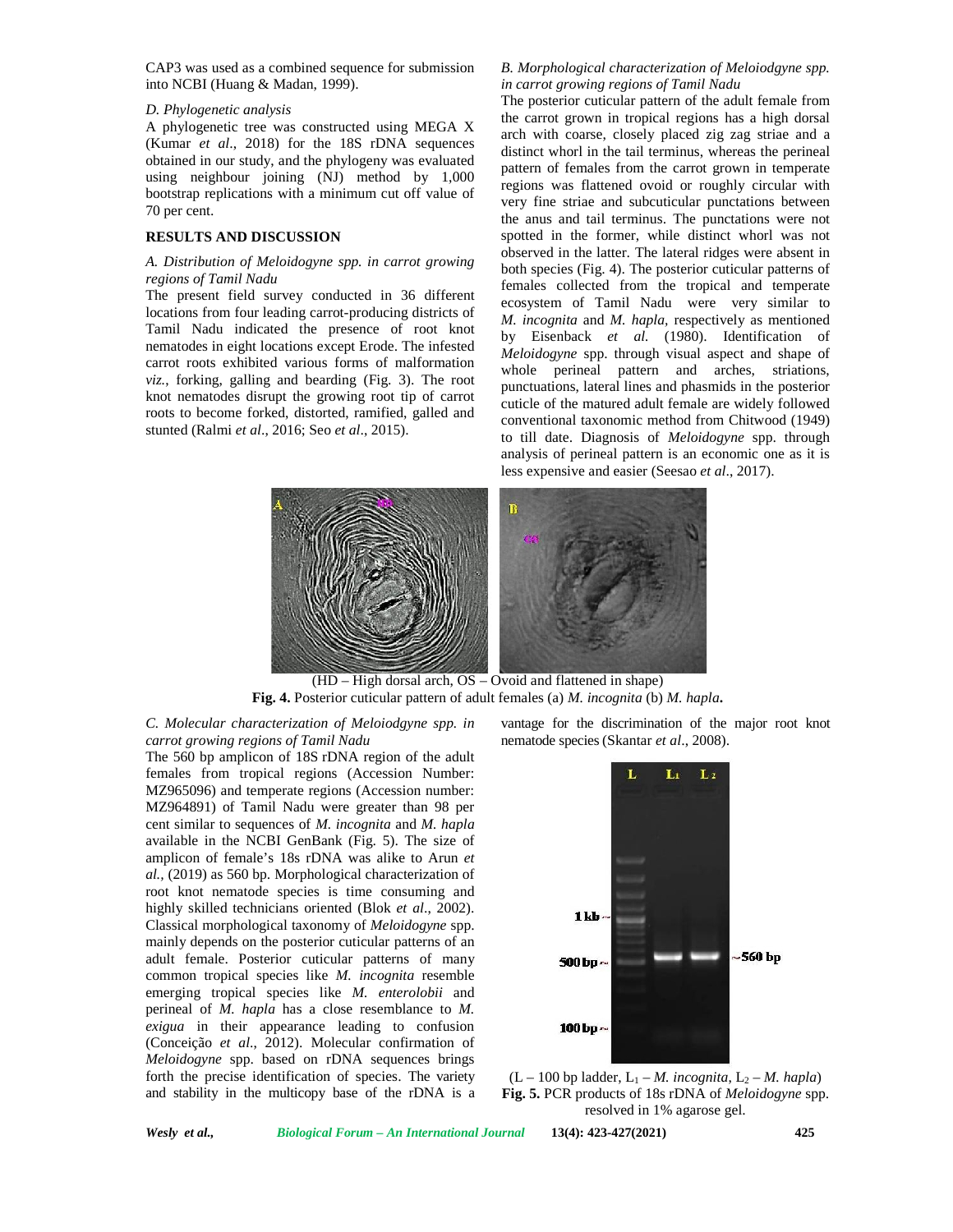The phylogenetic tree was rooted with an outgroup as *M. enterolobii.* The phylogenetic tree was divided into two main clades, *i.e.,* one as *M. hapla* and one as *M. incognita,* apart from an outgroup. In the present study, the phylogenetic relationships were concurred extensively, *i.e.,* the DNA sequences were separated into two clades as logically anticipated without any discrepancy (Fig. 6). The rDNA region genes like 18S, 28S, 5.8S and the mtDNA region genes like cytochrome C oxidase subunits I and II are the main targets in analysing the phylogenetic relationship of root knot nematodes (Pereira *et al*., 2016).

The species of root knot nematode vandalizing carrots from tropical ecosystems of Tamil Nadu was concluded as *M. incognita* using perineal pattern diagnosis and 18S rDNA sequencing. Formerly, Nisha *et al.,* (2012) reported the residence of *M. incognita* in carrots from the plains of Kerala. Likewise, *M. incognita* was found to spread across continents *viz.,* Brazil (Cunha *et al.,* 2021), United States (Ye *et al.,* 2019), Australia (Hay & Pethybridge, 2005), Europe (Greco *et al.,* 2018) in carrot growing ecosystems. Investigations on the *Meloidogyne* spp. in different continents and at different years manifested *M. incognita* as the most encountered damaging species in the tropics (Kayani *et al*., 2013).

*M. hapla* was confirmed as the root knot nematode species mutilating carrots grown under temperate ecosystems of Tamil Nadu based on morphological and molecular characterization. Earlier, Seenivasan (2017); Sowmya *et al*., (2018) indicated t he habitancy of *M. hapla* in carrots from the Kodaikanal and the Nilgris, respectively. Similarly, *M. hapla* was found to be infective in the carrot across the continents, *viz.,* Brazil (Cunha *et al.,* 2021), Czech Republic (Douda *et al.,* 2021), Australia (Hay and Pethybridge, 2005), United States (Mitkowski *et al.*, 2002). *M. hapla* is a serious pest of the temperate ecosystem around the world with more than 550 host crops and weeds, whereas it is less infective on cereals or grasses (Ye *et al*., 2019).



**Fig. 6.** Phylogenetic relationships of 18S rDNA of *Meloidogyne* spp. infesting carrot from Tamil Nadu.

#### **CONCLUSION**

The present study substantiated the parasitisation of *M. incognita* and *M. hapla* from carrots grown in tropical and temperate regions of Tamil Nadu, respectively based on morphological and molecular characterization. In the future, species confirmation of root knot nematodes can be attempted using species specific SCAR primers and Loop mediated isothermal amplification for more precise and rapid detection. Based on this information on species characterization, the best management strategy suited for each species of root knot nematode can be designed to produce blemish free carrots.

**Acknowledgement.** This work is ostensibly supported by the Department of Nematology and Department of Biotechnology of Tamil Nadu Agricultural University, Coimbatore.

**Conflict of Interest.** The results furnished in this paper were from our own research and there were no conflicts from other research scholars or scientists.

# **REFERENCES**

- Altschul, S. F., Gish, W., Miller, W., Myers, E. W., & Lipman, D. J. (1990). Basic local alignment search tool. *Journal of molecular Biology*, *215*(3): 403-410.
- Anita, B. & Selvaraj, N. (2011). Biology, yield loss and integrated management of root-knot nematode, *Meloidogyne hapla* infecting carrot in Nilgiris. *Indian Journal of Nematology, +*2): 144-149.
- Arun, A., Shanthi, A., Poornima, K., Arumugam, T., & Swarnapriya, R. (2019). Morphological and Molecular characterization of root knot nematode, *Meloidogyne incognita* associated with Cabbage and Cauliflower in Tamil Nadu. *Annals of Plant Protection Sciences*, *27*(3): 374-379.
- Barker, K., & Campbell, C. (1981). Sampling nematode populations. *Plant parasitic nematodes, 3*: 451-474.
- Blok, V. C., Wishart, J., Fargette, M., Berthier, K., & Phillips, M. (2002). Mitochondrial DNA differences distinguishing *Meloidogyne mayaguensis* from the major species of tropical root-knot nematodes. *Nematology*, *4*(7): 773-781.
- Bridge, J., & Page, S. (1982). The rice root-knot nematode, *Meloidogyne graminicola*, on deep water rice (*Oryza sativa* subsp. *indica*). *Revue de Nématologie*, *5*(2): 225-232.
- Cenis, J. (1993). Identification of four major *Meloidogyne* ssp. by random amplified polymorphic DNA (RAPD- PCR). *Phytopathology-new york and baltimore then st paul*, *83*: 76-76.
- Charchar, J. M., Eisenback, J. D., Vieira, J. V., Fonseca- Boiteux, M. E. d. N., & Boiteux, L. S. (2009). *Meloidogyne polycephannulata* n. sp.(Nematoda: Meloidogynidae), a root-knot nematode parasitizing carrot in Brazil. *Journal of Nematology*, *41*(3): 174.
- Chitwood, B. (1949). 'Root-knot nematodes'. Part 1. A revision of the genus Meloidogyne Goeldi, 1887. In: Proceedings *of the helminthological Society of Washington*, *16*(2): 90-114.
- Conceição, I. L., Tzortzakakis, E. A., Gomes, P., Abrantes, I. & Da Cunha, M. J. (2012). Detection of the root-knot nematode *Meloidogyne ethiopica* in Greece. *European Journal of Plant Pathology, 134*(3): 451-457.
- Cunha, T. G. d., Visôtto, L. E., Pinheiro, L. M., God, P. I. V. G., Rosa, J. M. O., Oliveira, C. M. G., & Lopes, E. A. (2021). Distribution of *Meloidogyne* species in carrot in Brazil. *Ciência Rural*, *51*.

*Wesly et al., Biological Forum – An International Journal* **13(4): 423-427(2021) 426**